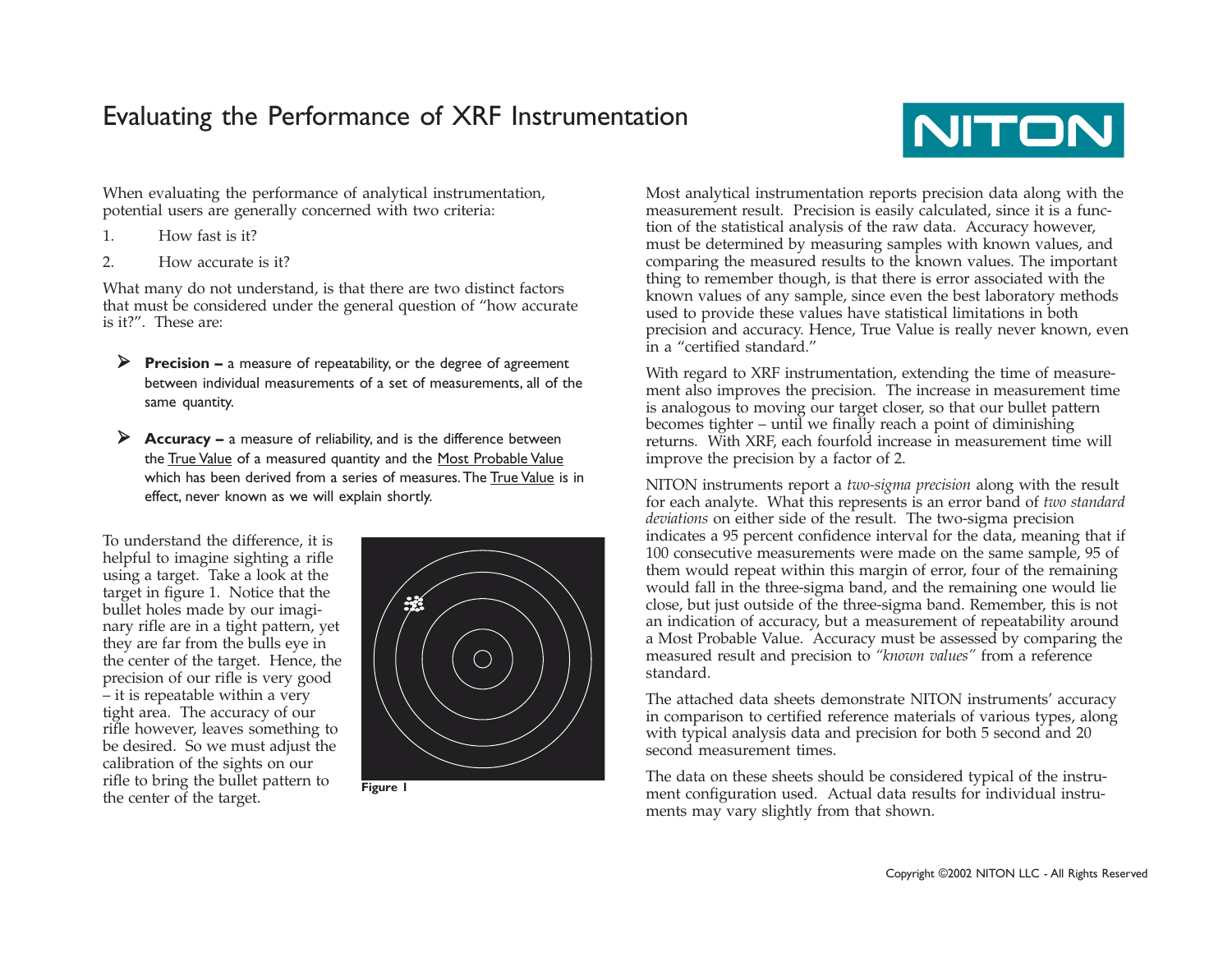# **XLt 800 Typical Analytical Performance Data Sheet**



**300 Series Stainless Steel**

| <b>SS 304</b> | <b>BS 80E</b>     |                |         | <b>NITON Data</b> |                   |            |        |            |  |
|---------------|-------------------|----------------|---------|-------------------|-------------------|------------|--------|------------|--|
|               | Cert              | Est.Error      | $2$ Sec | <u>+/-</u>        | $5$ Sec           | <u>+/-</u> | 20 Sec | <u>+/-</u> |  |
| Grade ID      |                   |                | 304/321 |                   | 304               |            | 304    |            |  |
| Cr            | 18.31             | 0.125          | 18.33   | 0.83              | 18.42             | 0.63       | 18.29  | 0.32       |  |
| Ni            | 9.52              | 0.06           | 9.56    | 0.87              | 9.45              | 0.66       | 9.70   | 0.34       |  |
| Mn            | 1.73              | 0.06           | 2.14    | 0.51              | 1.94              | 0.40       | 1.99   | 0.21       |  |
| Mo            | 0.38              | 0.02           | 0.40    | 0.10              | 0.42              | 0.08       | 0.38   | 0.05       |  |
| Fe            | bal               |                | 67.51   | 1.73              | 67.82             | 1.33       | 68.05  | 0.68       |  |
| <b>SS 316</b> | <b>BS CA316-1</b> |                |         | <b>NITON Data</b> |                   |            |        |            |  |
|               | Cert              | Est.Error      | $2$ Sec | <u>+/-</u>        | 5 Sec             | <u>+/-</u> | 20 Sec | <u>+/-</u> |  |
| Grade ID      |                   |                | 316     |                   | 316               |            | 316    |            |  |
| Cr            | 17.44             | 0.05           | 17.81   | 0.85              | 17.82             | 0.65       | 17.55  | 0.33       |  |
| Ni            | 11.21             | 0.10           | 11.30   | 0.93              | 11.27             | 0.69       | 11.30  | 0.37       |  |
| Mo            | 2.08              | 0.05           | 2.03    | 0.20              | 2.18              | 0.16       | 2.16   | 0.08       |  |
| Mn            | 1.54              | 0.04           | 1.94    | 0.51              | 1.72              | 0.40       | 1.83   | 0.20       |  |
| Fe            | bal               |                | 64.47   | 1.71              | 64.79             | 1.33       | 65.31  | 0.68       |  |
| <b>SS 321</b> |                   | <b>BS 321A</b> |         |                   | <b>NITON Data</b> |            |        |            |  |
|               | <b>Cert</b>       | Est.Error      | $2$ Sec | <u>+/-</u>        | $5$ Sec           | <u>+/-</u> | 20 Sec | <u>+/-</u> |  |
| Grade ID      |                   |                | 321     |                   | 321               |            | 321    |            |  |
| Cr            | 17.2              | 0.06           | 17.54   | 0.82              | 17.09             | 0.60       | 17.18  | 0.31       |  |
| Ni            | 9.38              | 0.05           | 9.31    | 0.87              | 9.61              | 0.67       | 9.62   | 0.34       |  |
| Mo            | 0.20              | 0.01           |         |                   |                   |            | 0.22   | 0.05       |  |
| Mn            | 1.22              | 0.02           | 1.41    | 0.50              | 1.51              | 0.38       | 1.56   | 0.19       |  |
| Cu            | 0.284             | 0.01           |         |                   |                   |            | 0.29   | 0.12       |  |
| Ti            | 0.51              | 0.015          |         |                   |                   |            | 0.57   | 0.20       |  |
| Fe            | bal               |                | 69.38   | 1.79              | 69.7              | 1.34       | 69.26  | 0.68       |  |
| <b>SS 347</b> | <b>IARM 8B</b>    |                |         | <b>NITON Data</b> |                   |            |        |            |  |
|               | Cert              | Est.Error      | $2$ Sec | <u>+/-</u>        | 5 Sec             | <u>+/-</u> | 20 Sec | <u>+/-</u> |  |
| Grade ID      |                   |                | 347     |                   | 347               |            | 347    |            |  |
| Cr            | 17.61             | 0.06           | 18.07   | 0.86              | 17.96             | 0.64       | 17.85  | 0.31       |  |
| Ni            | 9.06              | 0.04           | 8.69    | 0.86              | 8.92              | 0.66       | 9.14   | 0.33       |  |
| Mn            | 1.43              | 0.01           | 1.29    | 0.51              | 1.55              | 0.38       | 1.53   | 0.19       |  |
| <b>Nb</b>     | 0.63              | 0.02           | 0.61    | 0.10              | 0.64              | 0.07       | 0.66   | 0.05       |  |
| Mo            | 0.50              | 0.01           | 0.44    | 0.12              | 0.53              | 0.09       | 0.50   | 0.05       |  |
| Cu            | 0.26              | 0.01           |         |                   |                   |            | 0.32   | 0.12       |  |
| Fe            | bal               |                | 68.89   | 1.84              | 69.02             | 1.36       | 69.07  | 0.67       |  |

#### **NITON Performance Documentation**

The performance data on this sheet can be considered typical of the instrument configuration used to produce it.

Performance of individual instruments of this configuration under varying conditions may differ slightly from that shown here.

Each of the entries at left is the average of three repeat measurements on the specified reference standard for the approximate testing times shown. Actual measurement durations were within .5 seconds of the testing times indicated.

The certified values of each standard are those provided by the supplier(s) of the individual reference materials. The estimated error indicated is representative of the precision and accuracy error bands for the analytical methods used in certification of these materials.

NITON LLC nor it's subsidiaries make any guarantee neither expressed or implied as to the accuracy of the certification data of the materials used in this evaluation.

All information contained on this sheet is Copyright ©2002 NITON LLC. All Rights Reserved